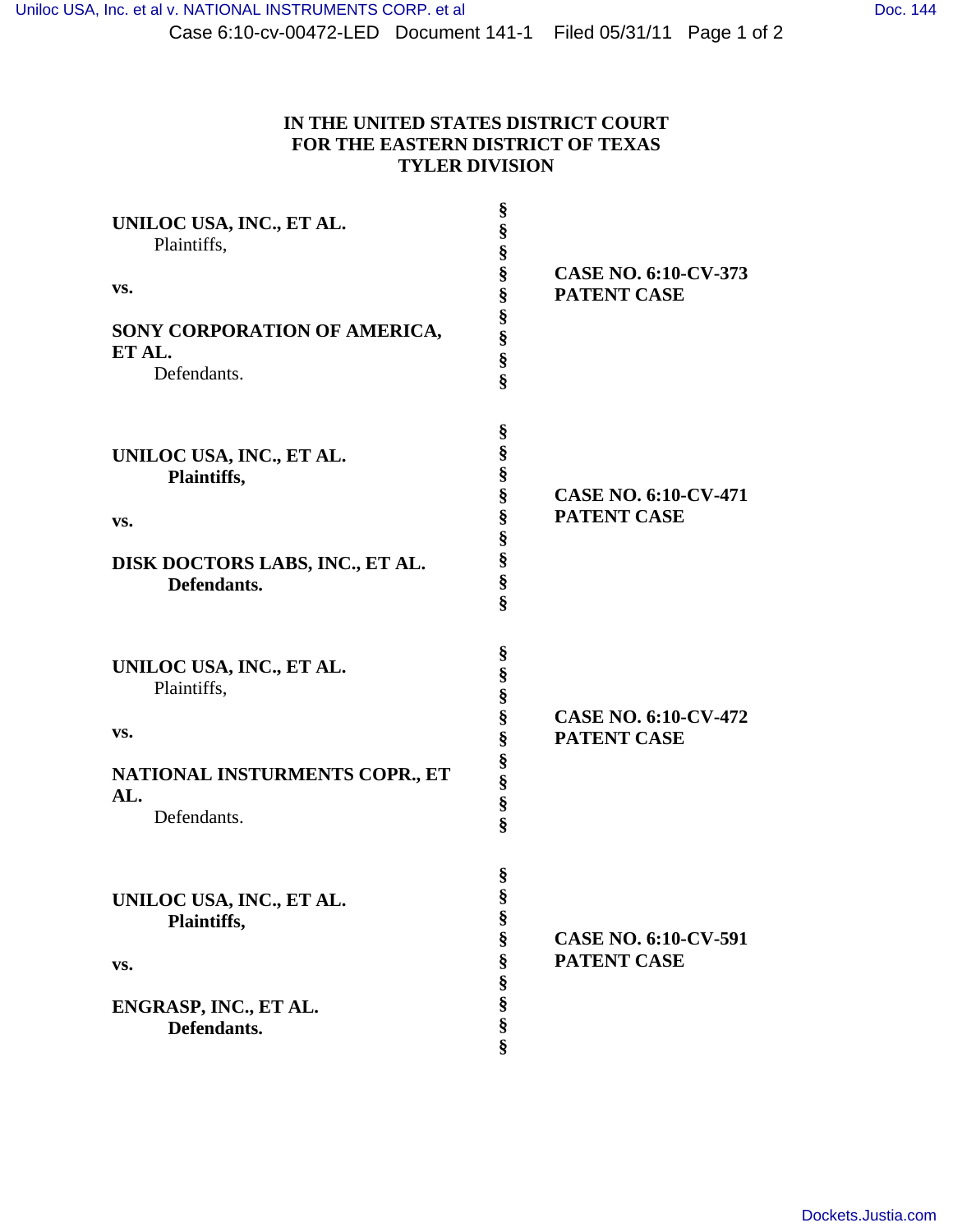| UNILOC USA, INC., ET AL.<br>Plaintiffs,<br>VS.<br>BMC SOFTWARE, INC., ET AL.<br>Defendants.   | §<br>§<br>§<br>§<br>§<br>§<br>§<br>§<br>§          | <b>CASE NO. 6:10-CV-636</b><br><b>PATENT CASE</b> |
|-----------------------------------------------------------------------------------------------|----------------------------------------------------|---------------------------------------------------|
| UNILOC USA, INC., ET AL.<br>Plaintiffs,<br>VS.<br>FOXIT CORPORATION, ET AL.<br>Defendants.    | §<br>§<br>§<br>§<br>§<br>§<br>§<br>§<br>Ş          | <b>CASE NO. 6:10-CV-691</b><br><b>PATENT CASE</b> |
| SYMANTEC CORPORATION, ET AL.<br>Plaintiffs,<br>VS.<br>UNILOC USA, INC., ET AL.<br>Defendants. | §<br>§<br>§<br>Ş<br>§<br>§<br>§<br>§<br>$\hat{\S}$ | <b>CASE NO. 6:11-CV-33</b><br><b>PATENT CASE</b>  |

## **ORDER**

 CAME TO BE CONSIDERED the Parties' Joint Motion for Extension of Time to Submit the Docket Control Order.

After consideration, the Court finds that the Motion should be GRANTED. It is therefore

ORDERED that the deadline for the parties' to submit the Docket Control Order is extended to

June 2, 2011.